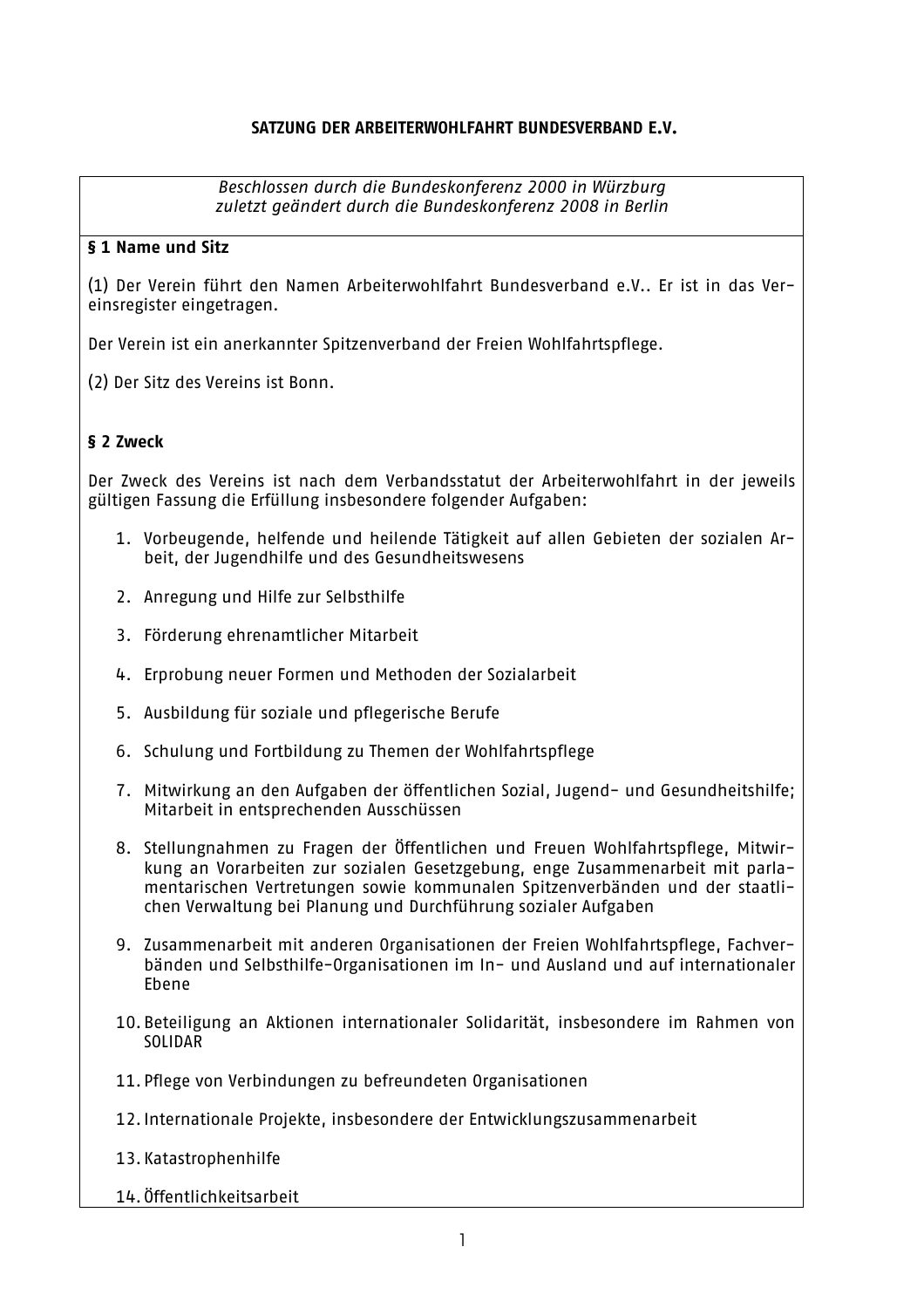- 15. Förderung der Gliederungen und deren Aufgaben, insbesondere durch Zuwendungen und Darlehen
- 16. Förderung des Bundesjugendwerks der Arbeiterwohlfahrt

## § 3 Sicherung der Steuerbegünstigung

(1) Der Verein verfolgt ausschließlich und unmittelbar gemeinnützige beziehungsweise mildtätige Zwecke im Sinne des Abschnitts "Steuerbegünstigte Zwecke" der Abgabenordnung.

Die Satzungszwecke des § 2 werden verwirklicht insbesondere durch Schaffung und Unterhaltung bzw. Anregung oder Förderung sowie Gewährung von:

zu 1. 2 und 3: Einrichtungen und Maßnahmen im ambulanten, teilstationären und stationären Bereich

- zu 4: Modellmaßnahmen und Modelleinrichtungen
- zu 5: Ausbildungsstätten, Hilfen zum Studium;
- Zu 6: Kurse, Seminare, Fortbildungsstätten, Förderung der Teilnahme;
- $7<sub>II</sub>$  7: Mitarbeit in Ausschüssen der öffentlichen Hand sowie Anregungen von und Stellungnahmen zu Gesetzesänderungen, Förderung wissenschaftlicher Forschung;
- Beratung in Fachausschüssen; Zu 8:
- Zu 9-11: Teilnahme an Konferenzen, Tagungen usw.;
- Zu 12-13: Entwicklungshilfe:
- zu 14: Herausgabe von Publikationen. Werbe- und Informationsmaterial
- Zu 15: Förderung der Gliederungen und deren Aufgaben durch Zuwendungen und Darlehen.

(2) Der Verein ist selbstlos tätig; er verfolgt nicht in erster Linie eigenwirtschaftliche Zwecke. Zur Erfüllung seiner Aufgaben kann er sich auch anderer Rechtsformen bedienen.

(3) Mittel des Vereins dürfen nur für die satzungsmäßigen Zwecke verwendet werden. Die Mitglieder erhalten – abgesehen von etwaigen für die Erfüllung ihrer satzungsmäßigen Aufgaben bestimmte Zuschüsse – in ihrer Eigenschaft als Mitglieder keine Zuwendungen aus Mitteln des Vereins. Dies gilt auch für den Fall ihres Ausscheidens oder bei Auflösung oder Aufhebung des Vereins.

(4) Es darf keine Person durch Ausgaben, die dem Zweck der Körperschaft fremd sind, oder durch unverhältnismäßig hohe Vergütungen begünstigt werden.

(5) Bei Auflösung oder Aufhebung des Vereins oder bei Wegfall seines bisherigen Zwecks fällt das verbleibende Vermögen an eine Körperschaft des Privatrechts, die der Bundesausschuss bestimmt.

Der Anfallsberechtigte hat das nach Erledigung aller Verbindlichkeiten verbleibende Vermö-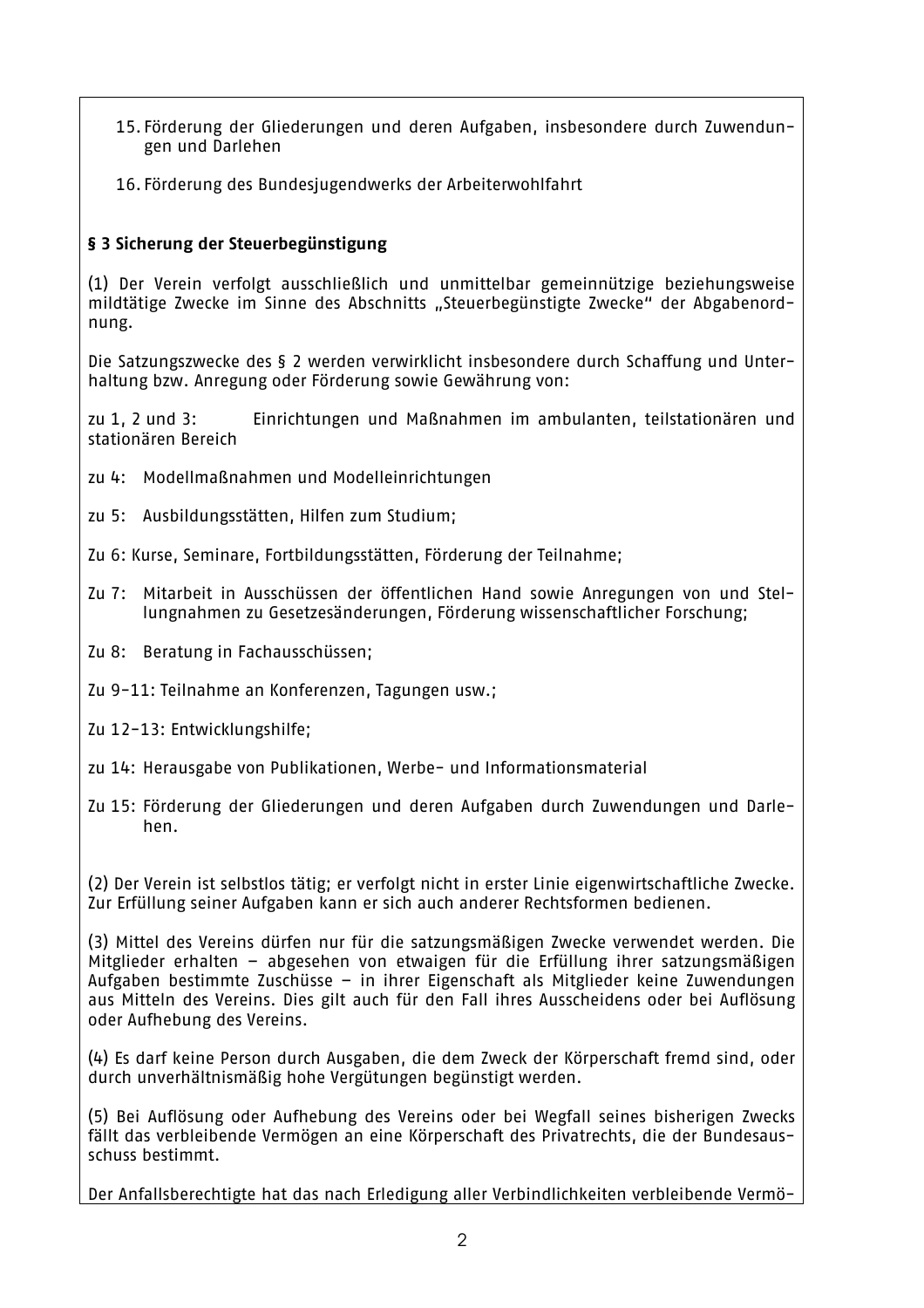gen unmittelbar und ausschließlich für vorbeugende, helfende und heilende Tätigkeiten auf allen Gebieten der sozialen Arbeit, der Jugendhilfe und des Gesundheitswesens zu verwenden.

## § 4 Mitgliedschaft

(1) Mitglieder des Bundesverbandes sind die Bezirksverbände und die Landesverbände bzw. -arbeitsgemeinschaften der Arbeiterwohlfahrt.

(2) Über die Aufnahme von Mitgliedern entscheidet der Bundesausschuss.

(3) Für den Austritt gilt eine Frist von 12 Monaten zum Ende eines Kalenderjahres.

(4) Ein Mitglied kann ausgeschlossen oder suspendiert werden, wenn es einen groben Verstoß gegen das Statut, das Grundsatzprogramm, die Satzung und Richtlinien der Arbeiterwohlfahrt begangen oder durch sein Verhalten das Ansehen der Arbeiterwohlfahrt schädigt bzw. geschädigt hat.

(5) Bei Austritt oder Ausschluss verliert das Mitglied das Recht, den Namen und das Markenzeichen Arbeiterwohlfahrt zu führen. Ein etwa neu gewählter Name oder Markenzeichen muss sich von dem bisherigen Namen und Markenzeichen deutlich unterscheiden. Er darf nicht in einem bloßen Zusatz zu dem bisherigen Namen oder Markenzeichen bestehen. Entsprechendes gilt für Kurzbezeichnungen.

(6) Der Ausschluss und die Suspendierung sind unter entsprechender Anwendung des Ordnungsverfahrens der Arbeiterwohlfahrt durchzuführen.

(7) Das Ordnungsrecht wird auf die nach dem Ordnungsverfahren der Arbeiterwohlfahrt zuständigen Organe übertragen.

(8) Die Mitglieder sind zur Zahlung von Beiträgen gemäß den Beschlüssen der Bundeskonferenz verpflichtet.

(9) Als korporative Mitglieder können sich dem Bundesverband der Arbeiterwohlfahrt Körperschaften und Stiftungen mit sozialen Aufgaben anschließen, deren Tätigkeit sich auf Bundesebene oder auf mehrere Bundesländer erstreckt.

Als korporative Mitglieder können sich dem Bundesverband auch Körperschaften und Stiftungen mit sozialen Aufgaben anschließen, deren Tätigkeit sich auf das Ausland erstreckt.

Sie üben ihre Mitgliedschaft durch ein beauftragtes Mitglied ihrer Körperschaft, bzw. Stiftungen aus.

(10) Die Mitgliedschaft der korporativen Vereinigung kann von beiden Seiten unter Einhaltung einer Frist von drei Monaten zum Monatsende gekündigt werden. Maßgeblich ist der Zeitpunkt des Zugangs der Kündigung.

(11) Die Höhe der Mitgliedsbeiträge der korporativen Vereinigungen richtet sich nach besonderer Vereinbarung.

(12) Die Mitgliedschaft des korporativen Mitglieds bei einem anderen Spitzenverband der Freien Wohlfahrtspflege ist unvereinbar mit der Mitgliedschaft bei der Arbeiterwohlfahrt.

(13) Korporative nicht gewerbliche Mitglieder und solche gewerblichen Mitglieder, die zu 100 % von der Arbeiterwohlfahrt getragen werden und deren Dienstleistung für soziale Zwecke eingesetzt wird, sind nach Zustimmung des Bundesverbandes berechtigt, das Mar-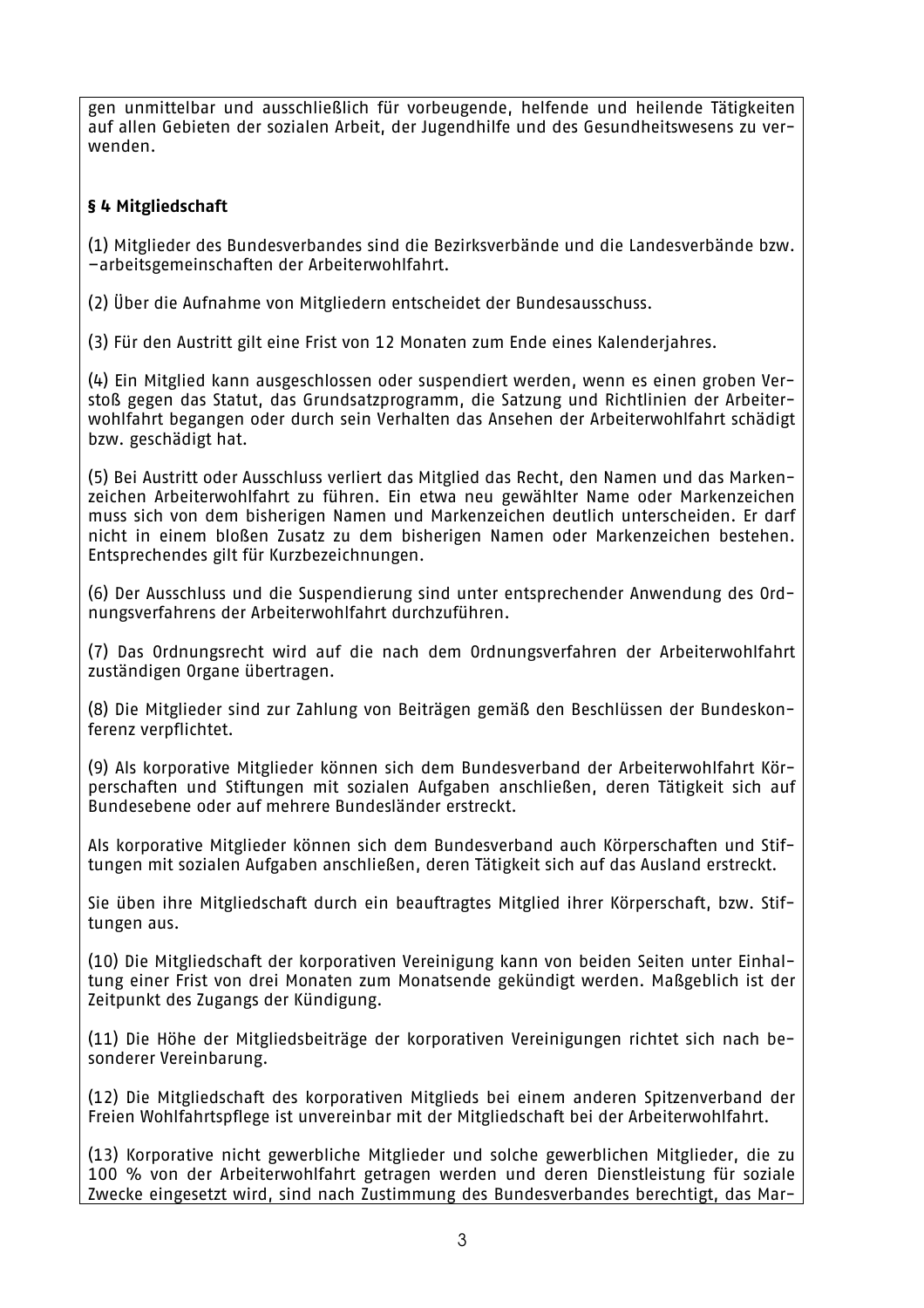kenzeichen der AWO zu verwenden, soweit sie den Zertifizierungsauflagen der Arbeiterwohlfahrt entsprechen.

Sonstige korporative gewerbliche Mitglieder sind nach Zustimmung des Bundesverbandes berechtigt, das Markenzeichen der AWO in der Fußzeile auf ihrem Briefbogen zu verwenden. Ihnen ist es nicht gestattet, das Markenzeichen der AWO in ihrem Namen zu verwenden.

## § 5 Jugendwerk

(1) Für das im Bundesverband bestehende Bundesjugendwerk gilt dessen Satzung.

(2) Für die Förderung des Bundesjugendwerkes werden Regelungen nach Maßgabe der finanziellen Möglichkeiten festgelegt.

(3) Der Vorstand des Bundesverbandes ist zur Aufsicht und Prüfung gegenüber dem Bundesjugendwerk verpflichtet.

(4) Die Revisorinnen/Revisoren des Bundesverbandes sind verpflichtet, die Prüfung des Bundesjugendwerkes mit dessen Revisorinnen/Revisoren durchzuführen.

# § 6 Organe

Organe des Vereins sind:

- a) die Bundeskonferenz
- b) das Präsidium
- c) der Vorstand
- d) der Bundesausschuss

## § 7 Bundeskonferenz

- (1) Die Bundeskonferenz wird gebildet aus:
- a) den Mitgliedern des Präsidiums,
- b) dem Vorstand.
- c) den auf den Bezirkskonferenzen gewählten Delegierten, deren Anzahl vom Bundesausschuss grundsätzlich nach der Zahl der Mitglieder der Ortsvereine auf der Grundlage der abgerechneten Beiträge festgesetzt wird, wobei -beide Geschlechter mit mindestens 40 % vertreten sein sollen.

Satz 1 findet entsprechend für Landesverbände Anwendung, in deren Gebiet keine Bezirksverbände bestehen.

- d) den Beauftragten der korporativen Mitglieder, wobei höchstens ein Drittel der Stimmen der Konferenz auf sie entfallen darf. Näheres regelt eine Wahlordnung
- e) ein/e Vertreter/in des Bundesiugendwerkes.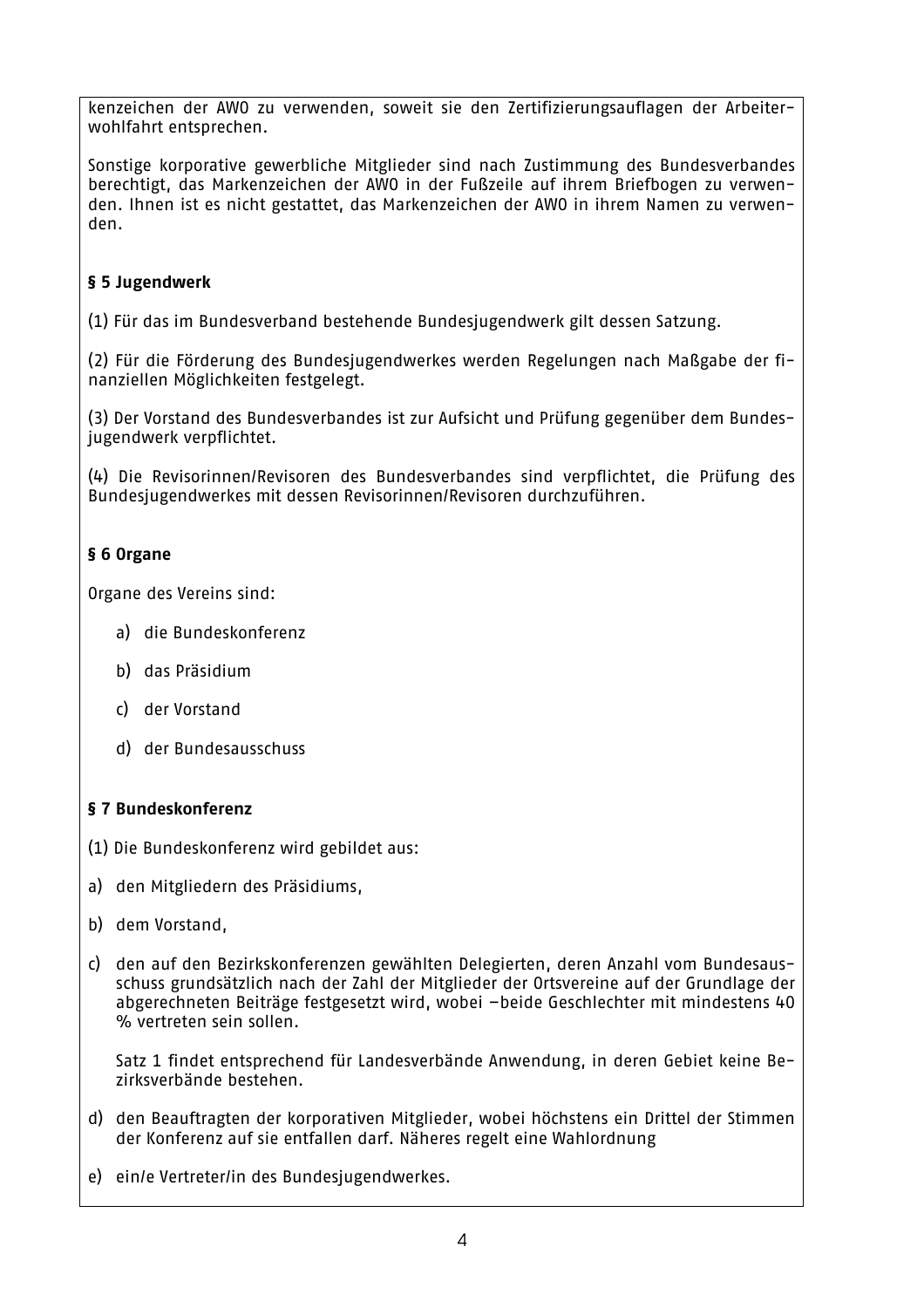(2) Die Bundeskonferenz ist vom Präsidium mindestens im Abstand von vier Jahren mit einer Frist von sechs Wochen unter Bekanntgabe der Tagesordnung schriftlich einzuladen.

Auf Beschluss des Bundesausschusses oder auf Antrag von mindestens einem Drittel der Bezirks- und Landesverbände ist eine Bundeskonferenz unter den in Satz 1 genannten Bedingungen einzuberufen.

(3) Die Bundeskonferenz fasst Beschlüsse über das Verbandsstatut der Arbeiterwohlfahrt. die Grundsätze der Arbeit, die Mustersatzungen sowie das Ordnungsverfahren der Arbeiterwohlfahrt, soweit nicht der Bundesausschuss zuständig ist.

Die Bundeskonferenz beschließt eine Geschäfts- und Wahlordnung. Wahlen finden auf der Grundlage dieser Wahlordnung statt.

Sie setzt die Höhe der Mitgliedsbeiträge fest.

Sie beschließt über Änderungen der Satzung des Bundesverbandes sowie dessen Auflösung.

Sie nimmt die Zusammenfassung der Jahresberichte des Präsidiums, des Vorstandes sowie den Revisionsbericht für den Berichtszeitraum entgegen und beschließt die Entlastung des Präsidiums.

Sie wählt den/die Vorsitzende/n des Präsidiums, die stellvertretenden Vorsitzenden des Präsidiums, die weiteren Mitglieder des Präsidiums sowie mindestens zwei Revisorinnen/Revisoren.

Das jeweilige Präsidium bleibt bis zur Neuwahl eines Präsidiums im Amt.

(4) Ein hauptamtliches Anstellungs- oder Beschäftigungsverhältnis beim Bundesverband, Landes-/ bzw. Bezirksverband und zum Landes-/ Bezirksverband gehörende Gliederungen sowie bei Gesellschaften und Körperschaften, an denen die vorgenannten Gliederungen beteiligt sind, und Präsidiums- oder Revisorenfunktionen des Bundesverbandes sind unvereinbar und führen zum Verlust der Wählbarkeit bzw. der Funktion.

Dies gilt auch für Revisorenfunktionen, wenn auf der untergeordneten Gliederungsebene gleichzeitig oder beim Bundesverband gleichzeitig oder innerhalb der letzten vier Jahre Vorstandsfunktionen ausgeübt werden bzw. wurden.

(5) Die Beschlüsse werden mit Stimmenmehrheit gefasst.

Beschlüsse über Änderungen des Verbandsstatuts und der Satzung des Bundesverbandes bedürfen der Zweidrittelmehrheit der abgegebenen Stimmen.

Die Auflösung des Vereins bedarf der Zweidrittelmehrheit der Stimmberechtigten.

(6) Die Beschlüsse der Bundeskonferenz sind schriftlich niederzulegen und vom Vorsitzenden des Präsidiums und/oder einem/einer Stellvertreter/in zu unterzeichnen.

### § 8 Präsidium

(1) Das Präsidium wird von der Bundeskonferenz für die Dauer von 4 Jahren gewählt.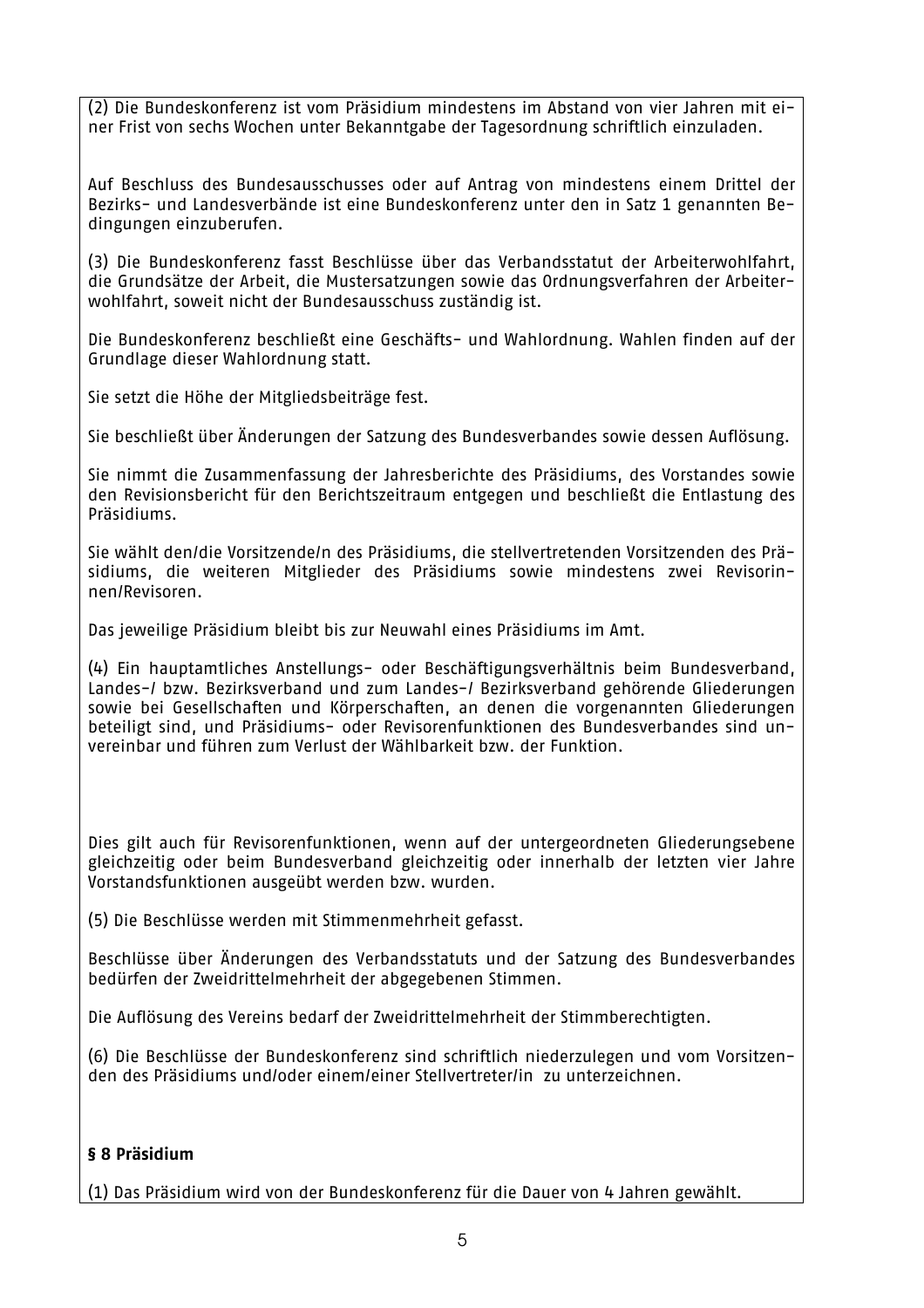Es besteht aus 17 Mitgliedern. Diese sind der/die Vorsitzende des Präsidiums, drei stellvertretende Vorsitzende und 13 weitere Präsidiumsmitglieder, wobei beide Geschlechter mit mindestens 40 Prozent vertreten sein müssen, wenn eine entsprechende Zahl von Kandidaten und Kandidatinnen vorhanden ist.

Die Tätigkeit im Präsidium ist grundsätzlich ehrenamtlich. Eine Vergütung kann im begründetem Ausnahmefall gezahlt werden. Die Höhe legt der Bundesausschuss fest. Sie darf die im Statut festgelegte Grenze nicht überschreiten.

Scheidet zwischen zwei Bundeskonferenzen ein Präsidiumsmitglied aus, so bedarf es keiner Ergänzung der von der Konferenz gewählten Präsidiumsmitglieder.

(2) Die Präsidiumssitzungen werden von der/dem Präsidiumsvorsitzenden mindestens vier mal im Jahr anberaumt. Sie/er beruft dazu die Präsidiumsmitglieder unter Bekanntgabe der Tagesordnung mit einer Frist von zwei Wochen ein.

Beschlüsse können in Eilfällen im schriftlichen Verfahren gefasst werden. Sie bedürfen einer 3/4 Mehrheit.

(3) Das Präsidium ist beschlussfähig, wenn mindestens die Hälfte der Präsidiumsmitglieder anwesend ist. Beschlussunfähigkeit ist auf Antrag festzustellen.

(4) Das Präsidium fasst seine Beschlüsse mit Stimmenmehrheit.

- (5) Aufgaben des Präsidiums sind insbesondere:
	- a) die Zustimmung zu grundsätzlichen Fragen der Verbandsführung, der sozialpolitischen Leitlinien sowie der strategischen Steuerung der Unternehmen
	- b) die Beschlussfassung über die Grundsätze und Richtlinien zur Förderung des freiwilligen Engagements
	- c) die Berufung und Abberufung des Vorstandes und der weiteren Mitglieder des Vorstandes sowie die Bestimmung der Anzahl der Vorstandsmitglieder gemäß § 9 Abs.  $\mathbf{1}$
	- d) die Förderung der verbandlichen Meinungsbildung
	- e) die Aufsicht über den Vorstand. Diese umfasst insbesondere
		- die Genehmigung des Wirtschaftsplans,
		- die Entlastung des Vorstandes,
		- die Zustimmung zu der Geschäftsordnung des Vorstandes.
		- die Entgegennahme des vierteljährlich zu erstellenden Berichts des Vorstandes.
	- f) die Beschlussfassung über die Geschäftsordnung für das Präsidium
	- g) die Feststellung des Jahresabschlusses
	- h) die Bestellung der Abschlussprüfer/innen
	- i) die Regelung der Rechtsverhältnisse zwischen Verein und Vorstand
	- i) die vorherige Genehmigung von Verbindlichkeiten, die 1 Million Euro übersteigen
	- j) die unmittelbare Information über die Wahl des Vorstandes an den Bundesausschuss
	- k) die Beschlussfassung über Anträge des Bundesverbandes an die Bundeskonferenz

(6) Das Präsidium ist berechtigt. Mitgliederversammlungen der Landes- und Bezirksverbände nach deren Satzungsbestimmungen einzuberufen, wenn dies zur Abwendung von Schaden gegenüber dem Gesamtverband notwendig ist.

(7) Dem Präsidium gehört der Vorstand mit beratender Stimme an.

An den Sitzungen des Präsidiums nimmt ein benanntes, volljähriges Vorstandsmit-(R) glied des Bundesjugendwerkes stimmberechtigt teil.

(9) Das Präsidium kann zu seiner Beratung Fachausschüsse und Beiräte bilden, deren Vor-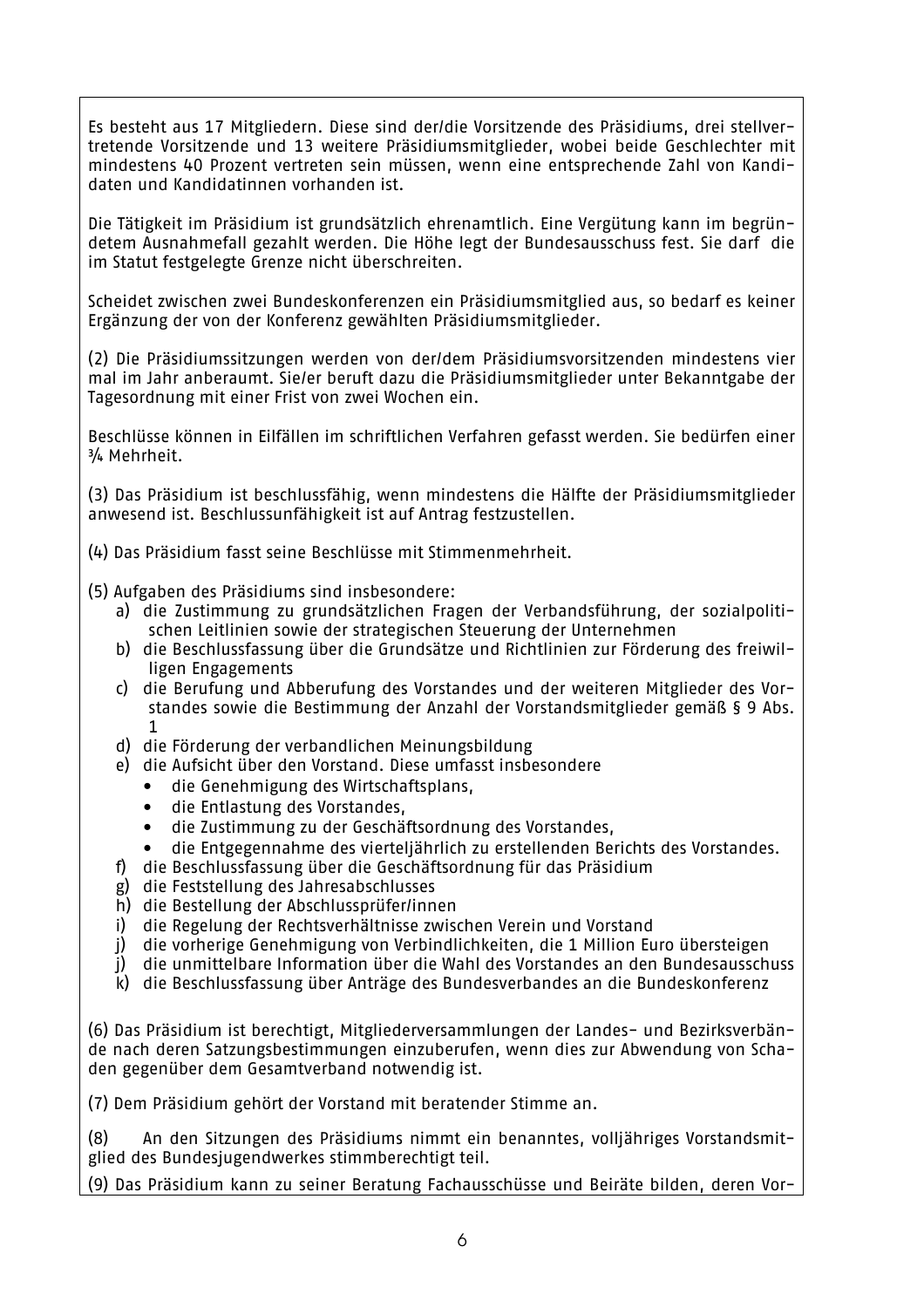sitzende und Mitglieder von ihm berufen werden. Die Vorsitzenden der Fachausschüsse bedürfen der Bestätigung durch den Bundesausschuss.

# § 9 Vorstand

(1) Der Vorstand gem. § 26 BGB besteht aus mindestens zwei, höchstens drei hauptamtlichen Mitgliedern: einer/einem Vorsitzenden und mindestens einem, höchstens zwei weiteren Mitgliedern.

Sie werden jeweils für die Dauer von 5 Jahren berufen.

Der Vorstand leitet den Verein eigenverantwortlich und vertritt den Verein gerichtlich und außergerichtlich. Die Vertretung erfolgt durch je zwei Vorstandsmitglieder.

(2) Der Vorstand nimmt die Geschäfte des Vereins gemäß der verbandlichen Zielsetzung mit der Sorgfalt eines ordentlichen Kaufmanns wahr. Er führt die Geschäfte nach Maßgabe der Gesetze, dieser Satzung, des Grundsatzprogramms, des Statuts sowie der Beschlüsse des Bundesausschusses und des Präsidiums.

Er gibt sich eine Geschäftsordnung, die der Zustimmung des Präsidiums bedarf.

Aufgaben des Vorstandes sind insbesondere:

a) Die vierteljährliche Berichterstattung gegenüber dem Präsidium

b) Die Zuarbeit zu den Organen des Vereins und die Erstellung von Beschlussvorlagen, insbesondere für das Präsidium

c) Die Umsetzung der Beschlüsse der Organe des Vereins, die im Rahmen dieser Satzung ergangen sind

(3) Der Vorstand nimmt den ihm mindestens einmal jährlich zu erstattenden Bericht des Bundesjugendwerks und den Bericht der/des Gleichstellungsbeauftragten entgegen und leitet diese an das Präsidium weiter

(4) Der Vorstand ist gegenüber den Landes- und Bezirksverbänden im Rahmen des Verbandsstatuts zur Aufsicht und Prüfung gemäß § 14 verpflichtet.

Es sind hierzu Jahresberichte vorzulegen, die auch die wirtschaftliche Entwicklung zu umfassen haben.

Der Vorstand oder seine Beauftragten können jederzeit zu Prüfungszwecken Einsicht in alle Geschäftsvorgänge der Landesverbände nehmen. Bücher und Akten sind vorzulegen sowie jede Aufklärung und jeder Nachweis zu geben.

(5) Mit Zustimmung des Präsidiums kann der Vorstand besondere Vertreter im Sinne des § 30 BGB zur Wahrnehmung der wirtschaftlichen, verwaltungsmäßigen und personellen Angelegenheiten bevollmächtigen.

(6) Der Vorstand beruft im Einvernehmen mit dem Präsidium eine/einen Gleichstellungsbeauftragte/n.

(7) Die/der Vorsitzende ist verpflichtet, den Vorstand regelmäßig, jedoch mindestens einmal monatlich mit einer angemessenen Frist unter Bekanntgabe der Tagesordnung einzuladen.

Beschlüsse können in Eilfällen im schriftlichen Verfahren gefasst werden. Sie bedürfen ei-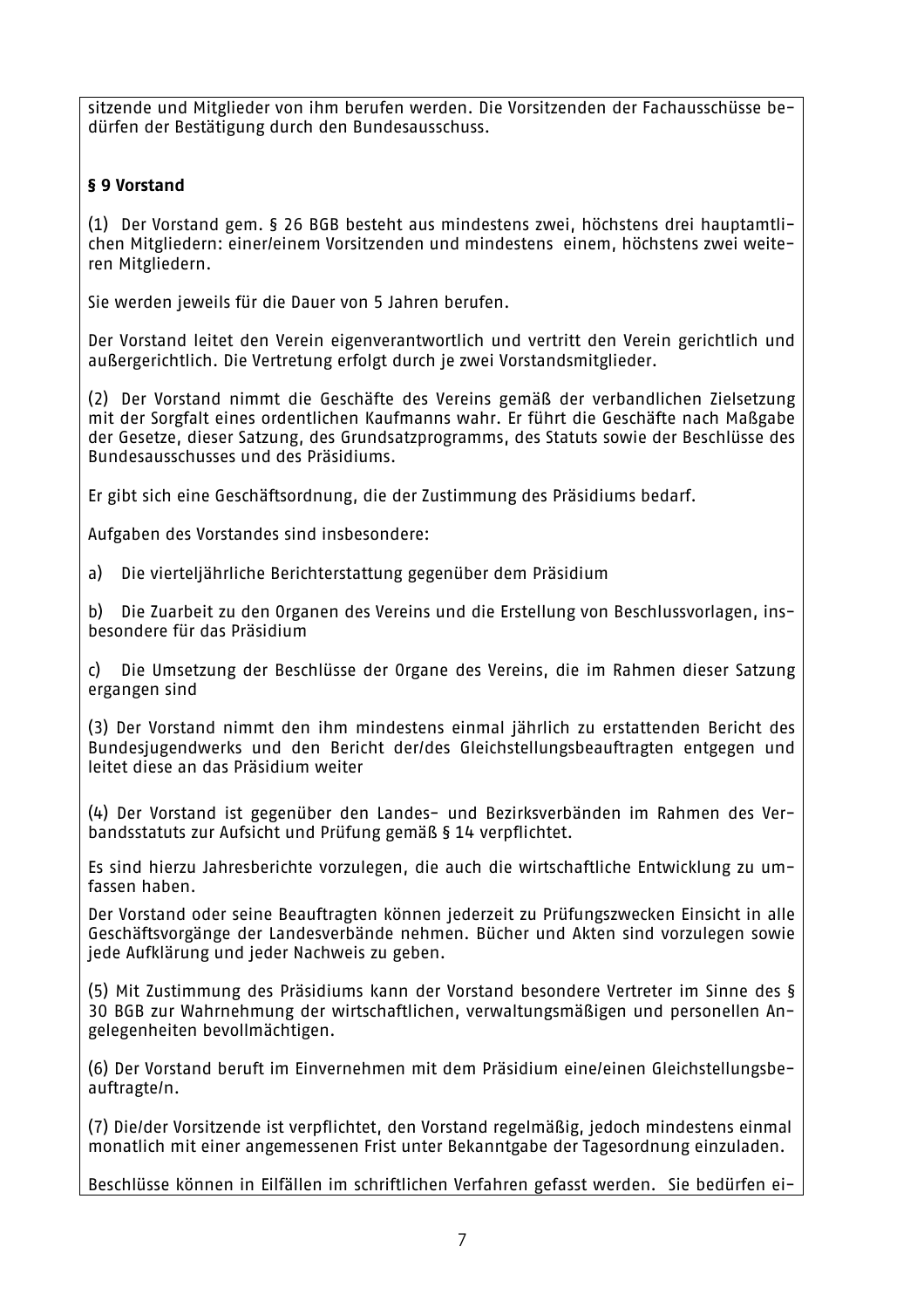ner 3/4 Mehrheit.

### § 10 Bundesausschuss

- (1) Der Bundesausschuss setzt sich zusammen aus:
- a) der/dem Vorsitzenden des Präsidiums und ihren/seinen Stellvertretern
- b) dem/der Vorsitzenden des Vorstands
- c) den von den Bezirksverbänden bzw. Landesverbänden entsandten Bundesausschussmitgliedern, deren Anzahl sich nach der Zahl der Mitglieder der Ortsvereine auf der Grundlage der in der ZMAV erfassten natürlichen Mitglieder zum Zeitpunkt der letzten Bundeskonferenz errechnet, wobei jedes Bundesland zwei Grundmandate erhält und weitere 45 Mandate nach dem d'Hondtschen Höchstzahlverfahren verteilt werden.
- d) einer/einem Vertreterin/Vertreter des Bundesjugendwerkes,
- e) je einer/einem bevollmächtigten Vertreterin/ Vertreter der korporativen Mitglieder.

(2) Vorsitzende/r des Bundesausschusses ist der/die Vorsitzende des Präsidiums, Sie/Er lädt den Bundesausschuss nach Bedarf, mindestens aber einmal jährlich oder auf Verlangen von mindestens der Hälfte der Bundesausschussmitglieder mit einer Frist von vier Wochen unter Bekanntgabe der Tagesordnung schriftlich ein.

(3) An den Sitzungen des Bundesausschusses nehmen das Präsidium, der Vorstand, die Vorstände (bei Präsidiumsmodell) beziehungsweise die Geschäftsführer/-innen der Landesund Bezirksverbände, die Revisoren sowie die Vorsitzenden der Fachausschüsse beratend teil, sofern sie keine Bundesausschussmitglieder sind.

(4) Er nimmt den Jahresbericht des Vorstandes, den Prüfungsbericht, den Bericht der/des Gleichstellungsbeauftragten und den Bericht des Bundesjugendwerkes entgegen. Er wird unmittelbar vom Präsidium über wichtige Entscheidungen des Präsidiums unterrichtet.

(5) Der Bundesausschuss unterstützt die Arbeit des Präsidiums und des Vorstandes.

Der Bundesausschuss beschließt - soweit nicht die Bundeskonferenz zuständig ist - über Angelegenheiten, die für den Gesamtverband bindend sind, insbesondere über:

Ausführungsbestimmungen zum Verbandsstatut.

Diese sind insbesondere:

- Schiedsordnung;
- Leitlinien für die korporative Mitgliedschaft;
- $\bullet$ Richtlinien zur Finanz- und Revisionsordnung;
- Maßnahmen zur Herstellung und Wahrung der Einheitlichkeit des Verbandes;  $\bullet$
- Aufnahme und Kündigung korporativer Mitglieder sowie die Festsetzung der Beiträ- $\bullet$ ge;
- Koordinierung der Verbandspolitik, insbesondere gegenüber Bund, Ländern und Gemeinden.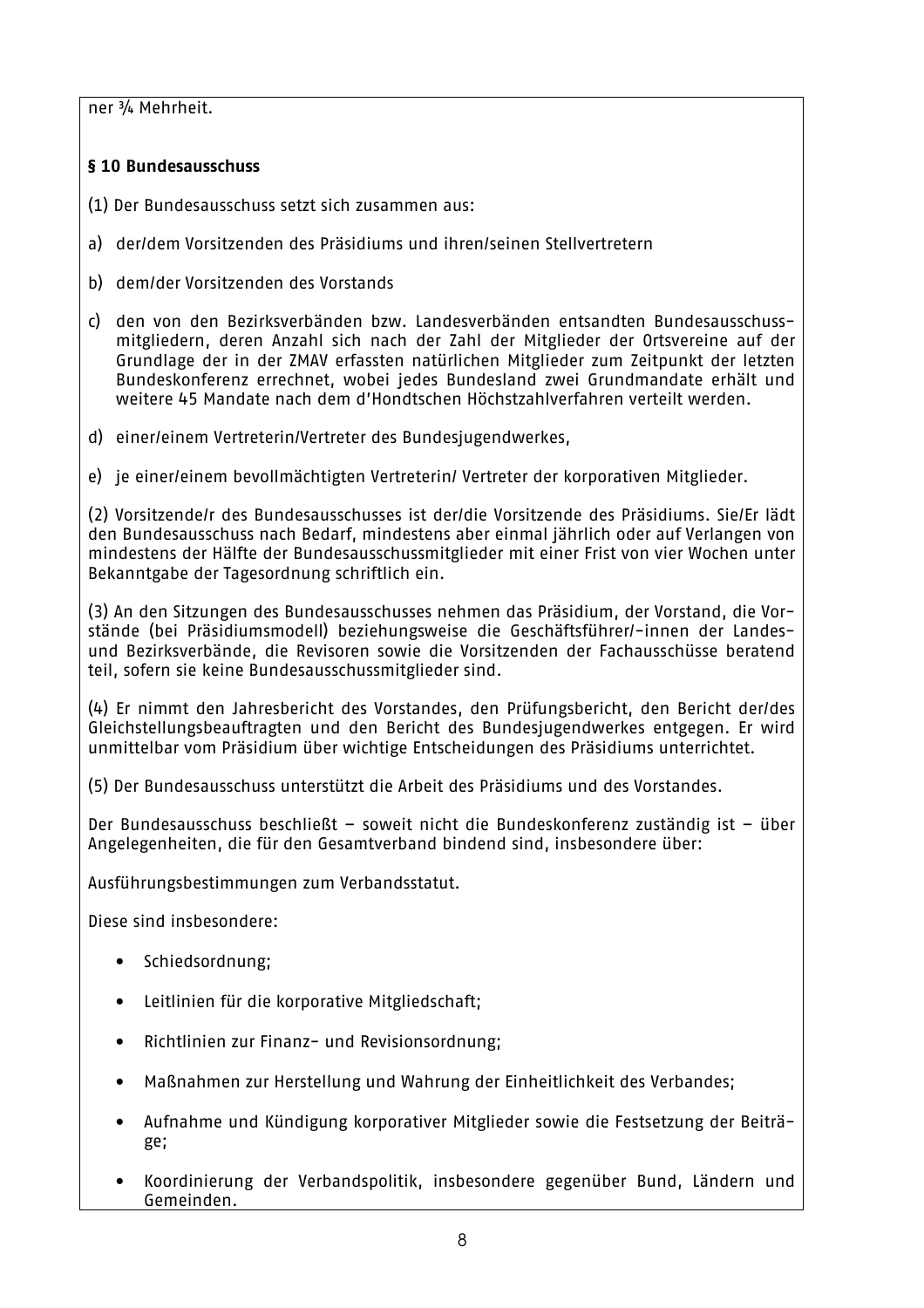Vorlage eines AWO Unternehmenskodex zur Beschlussfassung an die Bundeskonfe- $\bullet$ renz, bzw. Verabschiedung von weiteren Änderungen des AWO Unternehmenskodex.

Er legt den Delegiertenschlüssel für die Bundeskonferenz fest.

Er berät den Vorstand insbesondere bei Stellungnahmen zur Bundesgesetzgebung und vor der Übernahme neuer Aufgaben.

(6) Er ist berechtigt, bei vorzeitigem Ausscheiden

- eines Präsidiumsmitgliedes
- einer/eines Revisorin/Revisors
- eines Mitglieds des Bundesschiedsgerichtes

ein Ersatzmitglied für den Bundesausschuss für die restliche Amtsdauer der/des Ausgeschiedenen zu wählen bzw. zu bestätigen.

(7) Die Beschlüsse des Bundesausschusses werden mit Stimmenmehrheit gefasst, sofern Beschlüsse der Bundeskonferenz nichts anderes vorgeben.

Sitzungen des Bundesausschusses, die über Änderungen des Unternehmenskodex beschließen sollen, sind nur beschlussfähig, wenn mindestens die Hälfte der Mitglieder erschienen ist. Änderungen bedürfen der Mehrheit von zwei Dritteln der Erschienenen.

(8) Die Beschlüsse des Bundesausschusses sind schriftlich niederzulegen und von der/dem Vorsitzenden des Präsidiums oder einer/einem Stellvertreterin/Stellvertreter zu unterzeichnen.

### § 11 Mandat und Mitgliedschaft

Mandatsträger müssen Mitglied der Arbeiterwohlfahrt sein. Wahlämter und Organmitgliedschaften (§ 6) sowie von Organen übertragene Mandate und Beauftragungen enden mit dem Ausschluss, der Suspendierung einzelner oder aller Mitgliedschaftsrechte oder dem Austritt.

### § 12 Rechnungswesen

(1) Der Bundesverband ist zu jährliche Budgets (Wirtschafts-, Finanz- und Investitionsplänen) verpflichtet.

(2) Das Rechnungswesen hat den Grundsätzen kaufmännischer Buchführung zu entsprechen. Aus dem Rechnungswesen müssen die Positionen des Budgets abgeleitet werden.

(3) Im übrigen sind die Bestimmungen der Finanz- und Revisionsordnung im Rahmen des Verbandsstatuts der Arbeiterwohlfahrt in der jeweils gültigen Fassung und die vom Bundesausschuss beschlossenen Ausführungsbestimmungen anzuwenden.

### § 13 Verbandsstatut

(1) Das Verbandsstatut der Arbeiterwohlfahrt ist in seiner ieweils gültigen Fassung Bestandteil dieser Satzung.

(2) Im Falle von Widersprüchen zwischen dieser Satzung und dem Verbandsstatut, geht das